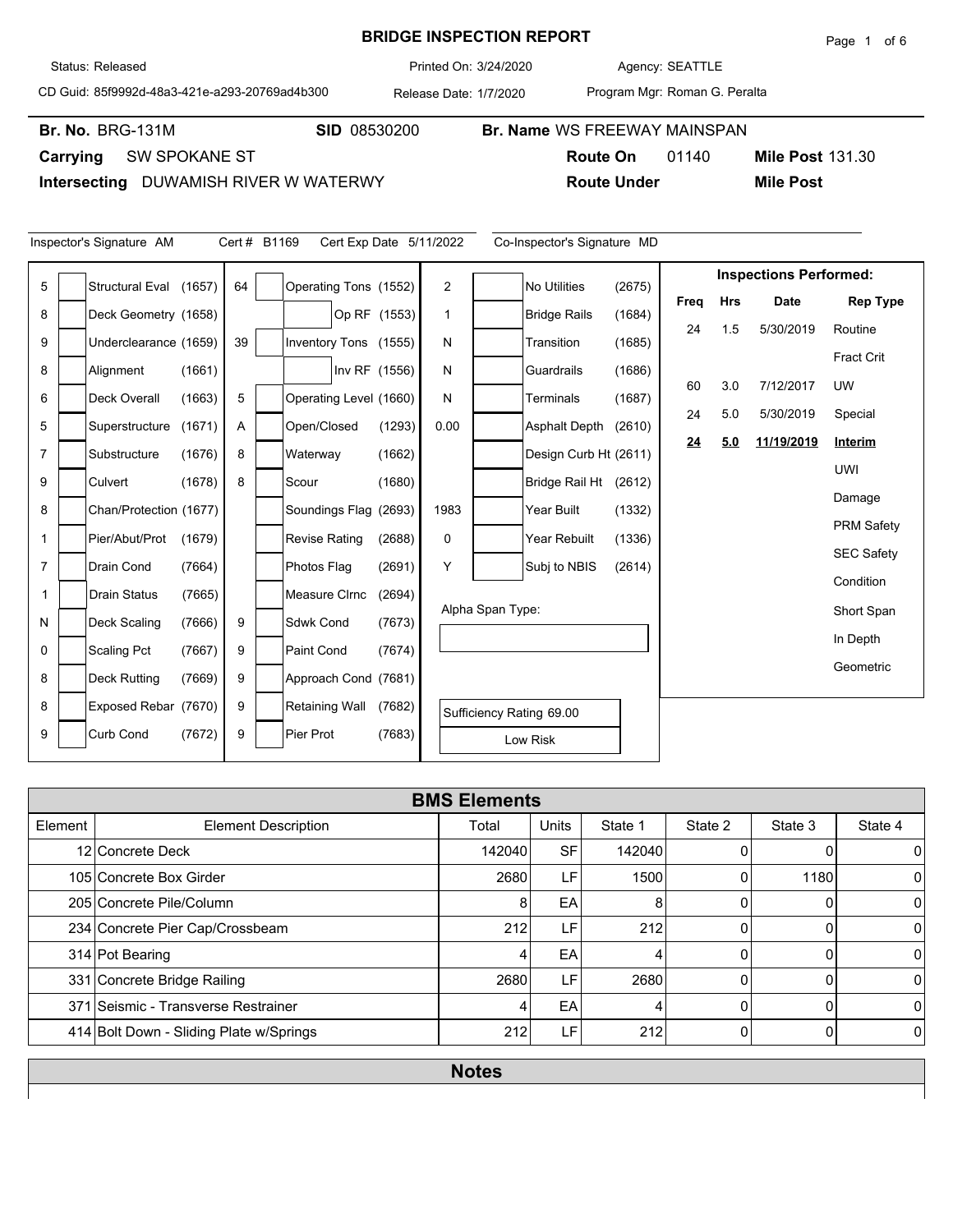|                                                                                        |                                                                                                                                                                                                                                                                                                                                                                                                                                                                                                                                                                                   |              |                        | <b>BRIDGE INSPECTION REPORT</b> |                               |                 | Page 2 of 6                                                                                                                                                                                                                                                                                                                                                                                                                                                                                                                                                                                                                                                                                                                                                                                                                                                                                                                                                                      |
|----------------------------------------------------------------------------------------|-----------------------------------------------------------------------------------------------------------------------------------------------------------------------------------------------------------------------------------------------------------------------------------------------------------------------------------------------------------------------------------------------------------------------------------------------------------------------------------------------------------------------------------------------------------------------------------|--------------|------------------------|---------------------------------|-------------------------------|-----------------|----------------------------------------------------------------------------------------------------------------------------------------------------------------------------------------------------------------------------------------------------------------------------------------------------------------------------------------------------------------------------------------------------------------------------------------------------------------------------------------------------------------------------------------------------------------------------------------------------------------------------------------------------------------------------------------------------------------------------------------------------------------------------------------------------------------------------------------------------------------------------------------------------------------------------------------------------------------------------------|
| Status: Released                                                                       |                                                                                                                                                                                                                                                                                                                                                                                                                                                                                                                                                                                   |              | Printed On: 3/24/2020  |                                 |                               | Agency: SEATTLE |                                                                                                                                                                                                                                                                                                                                                                                                                                                                                                                                                                                                                                                                                                                                                                                                                                                                                                                                                                                  |
|                                                                                        | CD Guid: 85f9992d-48a3-421e-a293-20769ad4b300                                                                                                                                                                                                                                                                                                                                                                                                                                                                                                                                     |              | Release Date: 1/7/2020 |                                 | Program Mgr: Roman G. Peralta |                 |                                                                                                                                                                                                                                                                                                                                                                                                                                                                                                                                                                                                                                                                                                                                                                                                                                                                                                                                                                                  |
| <b>Br. No. BRG-131M</b>                                                                |                                                                                                                                                                                                                                                                                                                                                                                                                                                                                                                                                                                   | SID 08530200 |                        |                                 | Br. Name WS FREEWAY MAINSPAN  |                 |                                                                                                                                                                                                                                                                                                                                                                                                                                                                                                                                                                                                                                                                                                                                                                                                                                                                                                                                                                                  |
| Carrying                                                                               | SW SPOKANE ST                                                                                                                                                                                                                                                                                                                                                                                                                                                                                                                                                                     |              |                        |                                 | <b>Route On</b>               | 01140           | <b>Mile Post 131.30</b>                                                                                                                                                                                                                                                                                                                                                                                                                                                                                                                                                                                                                                                                                                                                                                                                                                                                                                                                                          |
|                                                                                        | Intersecting DUWAMISH RIVER W WATERWY                                                                                                                                                                                                                                                                                                                                                                                                                                                                                                                                             |              |                        |                                 | <b>Route Under</b>            |                 | <b>Mile Post</b>                                                                                                                                                                                                                                                                                                                                                                                                                                                                                                                                                                                                                                                                                                                                                                                                                                                                                                                                                                 |
|                                                                                        |                                                                                                                                                                                                                                                                                                                                                                                                                                                                                                                                                                                   |              |                        | <b>Notes (Continued)</b>        |                               |                 |                                                                                                                                                                                                                                                                                                                                                                                                                                                                                                                                                                                                                                                                                                                                                                                                                                                                                                                                                                                  |
|                                                                                        |                                                                                                                                                                                                                                                                                                                                                                                                                                                                                                                                                                                   |              |                        |                                 |                               |                 |                                                                                                                                                                                                                                                                                                                                                                                                                                                                                                                                                                                                                                                                                                                                                                                                                                                                                                                                                                                  |
| 0<br>Clear, 60°.                                                                       | UBIT from North edge 2015 (west bound)<br>UBIT from South edge 2017, 2019 (east bound)<br>the pier is damaged from truck trailers. Continue to observe (CTO).                                                                                                                                                                                                                                                                                                                                                                                                                     |              |                        |                                 |                               |                 | Orientation 05/30/2019 Routine & Special-UBIT Inspection of the Exterior of the box girder from South Edge, AM & KL, 10:00 A.M.,<br>. * Do not use existing ladder fall protection. Call crew to use the green fall protection system. * Pier 15 is west end of 131M. Pier<br>18 is east end of 131M. There are 35 segments in the main span, including the pier tables. * At Pier 15 and 16, the fence around<br>Falcon nest on pier 15. The falcons were hovering over during the 2019 inspection to protect their next. It probably shows there<br>were babies in the next * See 131WA and WR for west approaches and ramps. * See 131EA and ER for east approaches and                                                                                                                                                                                                                                                                                                       |
| ramps.                                                                                 |                                                                                                                                                                                                                                                                                                                                                                                                                                                                                                                                                                                   |              |                        |                                 |                               |                 |                                                                                                                                                                                                                                                                                                                                                                                                                                                                                                                                                                                                                                                                                                                                                                                                                                                                                                                                                                                  |
|                                                                                        | and crayon. See also pictures in the O drive for this inspection.<br>* All injected cracks on both boxes were checked and no apparent recracking was found.<br>was not working right. It is marked with a crayon to be checked later in the next inspection.<br>port position. This may indicate that at some locations injected epoxy was limited to a shallow depth.<br>rock pocket that is filled with loose sand. It is about 5 feet long and about 1"+/- wide. See work order #788109<br>* There are also few smaller, less significant cracks that were not epoxy injected. |              |                        |                                 |                               |                 | The scope of this interim inspection was mainly focused on checking recently epoxy injected cracks for any signs of re-racking. Box<br>girder segments 37 and 38 were the main area for this inspection. UBIT was used for access starting in the west bound direction for<br>the north box and eastbound direction for the south box. Tools for inspection included flash light, camera, magnifying glass, tape<br>* There was a smudged surface with epoxy that looked to have leaked through the sealed cracks at a small area of the east side of<br>north box. The area covers about 3' long 10"+/- wide. The epoxy felt tacky to touch. No apparent cause except to assume the mixer<br>* The spacing of the crack injection ports varied along one line of injected crack. Perhaps the crews hit rebar and had to relocate the<br>* At the bottom of the north face of the south box at about the mid line of the navigation canal, there is a long but narrow stretch of |
|                                                                                        | Special Inspection Notes from 2019 inspection                                                                                                                                                                                                                                                                                                                                                                                                                                                                                                                                     |              |                        |                                 |                               |                 |                                                                                                                                                                                                                                                                                                                                                                                                                                                                                                                                                                                                                                                                                                                                                                                                                                                                                                                                                                                  |
| Co-Inspector: Kit Loo<br>UBIT Hours on Site: 5.0<br>Weather: Clear<br>Date: 05/30/2019 | Bridge Name: WSF High Level Bridge File No.: 131M<br>Inspector: Ainalem Molla along with equipment operation<br>Used: Flashlight, marking chalk,                                                                                                                                                                                                                                                                                                                                                                                                                                  |              |                        |                                 |                               |                 |                                                                                                                                                                                                                                                                                                                                                                                                                                                                                                                                                                                                                                                                                                                                                                                                                                                                                                                                                                                  |
| the span.<br>Work Order #160505.                                                       | Scope of Inspection: An Inspection of the segmentally cast in place, post tensioned, box girder from the exterior side.<br>Findings, Location of Defects, and Recommendations                                                                                                                                                                                                                                                                                                                                                                                                     |              |                        |                                 |                               |                 | General - This inspection was scheduled to check and monitor the transverse cracks on the outside of the bottom of the main span<br>at the 11th and 12th panels East of Pier 16 and the 11th panel West of Pier 17 in both south and north boxes. The cracks at the<br>west side of the north span were sealed along with injection ports and ready for crack injection. The cracks are not getting wider but<br>the number has increased. The cracks are remotely monitored in real time and there is no big change in the size except for a small<br>fluctuations. The cracks that are greater than 0.005" were marked for epoxy injection in the south box at both west and east sides of<br>The fire suppression system supply pipe has vertical hangars and horizontal brace rods with turnbuckles. Typical in all box sections:<br>The vertical hangars do not appear to be vertical. The horizontal braces are mostly bent and there is at least one that is broken. See  |
| South Box, West End                                                                    |                                                                                                                                                                                                                                                                                                                                                                                                                                                                                                                                                                                   |              |                        |                                 |                               |                 |                                                                                                                                                                                                                                                                                                                                                                                                                                                                                                                                                                                                                                                                                                                                                                                                                                                                                                                                                                                  |
| (CTO)                                                                                  |                                                                                                                                                                                                                                                                                                                                                                                                                                                                                                                                                                                   |              |                        |                                 |                               |                 | 1. Pier 16, west diaphragm, there are four longitudinal cracks with efflorescence visible in the top deck soffit. Continue to Observe                                                                                                                                                                                                                                                                                                                                                                                                                                                                                                                                                                                                                                                                                                                                                                                                                                            |

2. Pier 15, end diaphragm, the earthquake restrainers indicated approximately 3 ½ inch of movement between anchor rod and restrainer plate. This is visible by looking at the rods for evidence of movement. (CTO)

## **BRIDGE INSPECTION REPORT**

.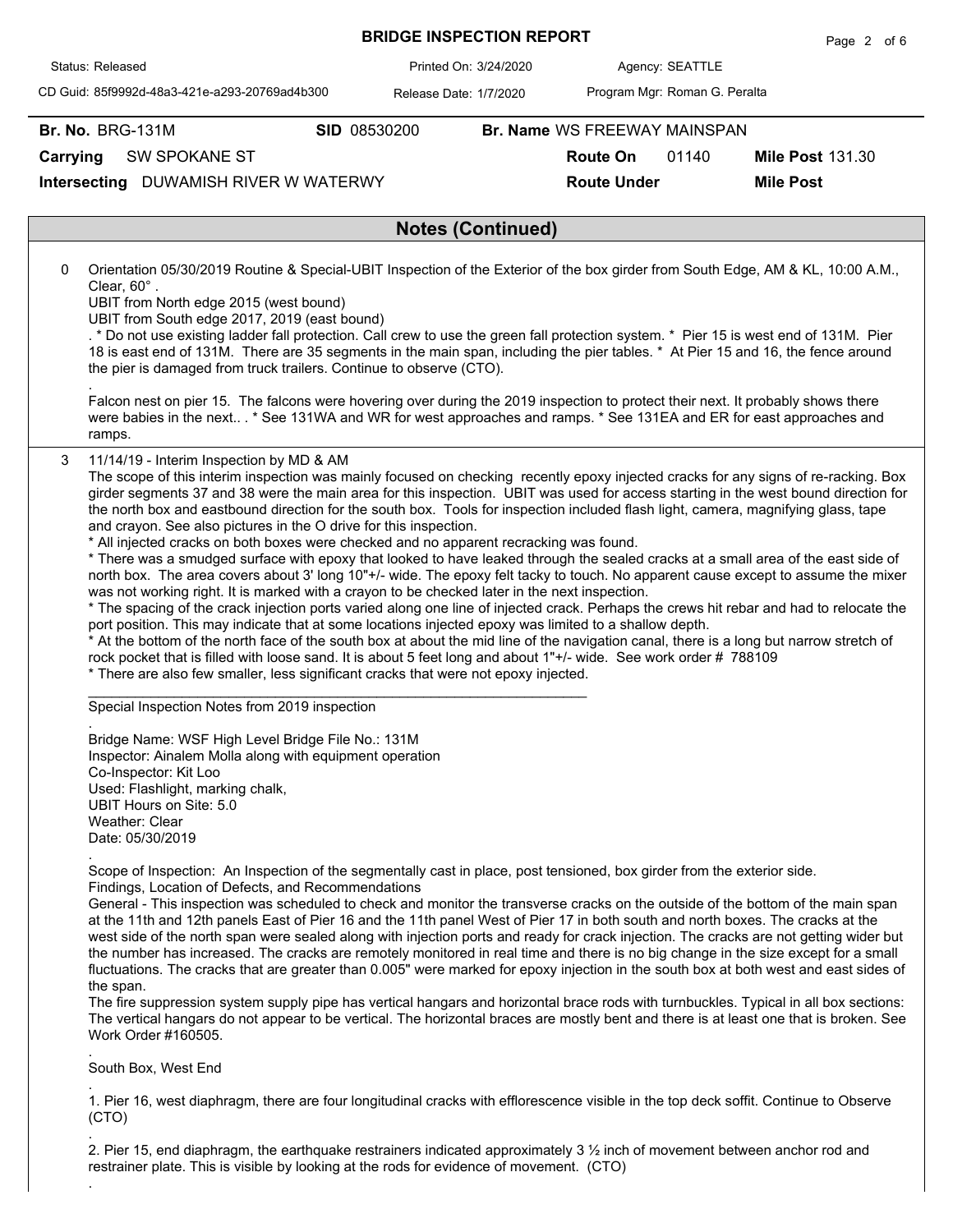| <b>BRIDGE INSPECTION REPORT</b> |  |
|---------------------------------|--|
| Printed On: 3/24/2020           |  |

Agency: 3/24/2020 SEATTLE

CD Guid: 85f9992d-48a3-421e-a293-20769ad4b300

Release Date: 1/7/2020

Program Mgr: Roman G. Peralta

**Br. No. BRG-131M** 

Status: Released

.

.

.

.

.

.

.

.

.

.

.

.

.

**Br. No. SID** 08530200 **Br. Name** WS FREEWAY MAINSPAN

**Route On** 01140

**Mile Post 131.30** 

**Route Under Mile Post**

**Intersecting** DUWAMISH RIVER W WATERWY **Carrying** SW SPOKANE ST

## **Notes (Continued)**

3. Minor Transverse Leaching Cracks in box top soffit, located approx. 40 feet east of the end diaphragm.

4. Nine longitudinal cracks approximately 80 feet east of the west end diaphragm. Each crack is approx. 3 feet long. They are located in the box top deck soffit and within a closure pour. (CTO)

. 5. Typical throughout, small cold joint crack like openings occurred during construction and were filled by epoxy injection. These areas did not show any signs of recent cracking. (CTO)

The watermain pipe hangers and supports have been damaged through out the box girder. The damage is most prominent at pipe hangers and supports near the wye fittings, which feed the fire hydrant runs. The vertical pipe hangers (Type I on plan sheet 20 of 100) are bent and show signs of stress, while the horizontal pipe hangers (Type II on plan sheet 20 of 100) show signs of stress and some have buckled. This has resulted in several water leaks at the victaulic groove joint fittings. The most prominent leak is at the west most fire hydrant wye and at a pipe joint 50 linear feet to the east.

## . South Box, Main Span

6. Typical, there is an intermittent crack or cold fissure located in the re-entrant corner between the box web and box top deck. It appears to be construction related. (CTO)

At all tendon anchorage steps there are hair line cracks from the box girder walls toward the center of the box at approximately a 45° angle. The cracks vary in width from 1/64" to 1/8". The visible cracks were traced with red or yellow marker for tracking. Continue to observe.

The watermain pipe hangers and supports have been damaged through out the box girder. The damage is most prominent at pipe hangers and supports near the wye fittings, which feed the fire hydrant runs.

The vertical pipe hangers (Type I on plan sheet 20 of 100) are bent and show signs of stress, while the horizontal pipe hangers (Type II on plan sheet 20 of 100) show signs of stress and some have buckled.

Typical, minor Transverse Leaching Cracks located in the box top deck soffit. (CTO)

The watermain pipe hangers and supports have been damaged through out the box girder. The damage is most prominent at pipe hangers and supports near the wye fittings, which feed the fire hydrant runs.

The vertical pipe hangers (Type I on plan sheet 20 of 100) are bent and show signs of stress, while the horizontal pipe hangers (Type II on plan sheet 20 of 100) show signs of stress and some have buckled. North Box, East Span 9. Typical, minor Transverse Leaching Cracks located in the box top deck soffit. (CTO)

North Box, Main Span 10. Typical, minor Transverse Leaching Cracks located in the box top deck soffit. (CTO)

At all tendon anchorage steps there are hair line cracks from the box girder walls toward the center of the box at approximately a 45° angle. The cracks vary in width from 1/64" to 1/8". The visible cracks were traced with red or yellow marker for tracking. Continue to observe.

The watermain pipe hangers and supports have been damaged through out the box girder. The damage is most prominent at pipe hangers and supports near the wye fittings, which feed the fire hydrant runs.

. The vertical pipe hangers (Type I on plan sheet 20 of 100) are bent and show signs of stress, while the horizontal pipe hangers (Type II on plan sheet 20 of 100) show signs of stress and some have buckled.

North Box, West Span 11. Typical, minor Transverse Leaching Cracks located in the box top deck soffit. (CTO)

The watermain pipe hangers and supports have been damaged through out the box girder. The damage is most prominent at pipe hangers and supports near the wye fittings, which feed the fire hydrant runs. The vertical pipe hangers (Type I on plan sheet 20 of 100) are bent and show signs of stress, while the horizontal pipe hangers (Type II on plan sheet 20 of 100) show signs of stress and some have buckled.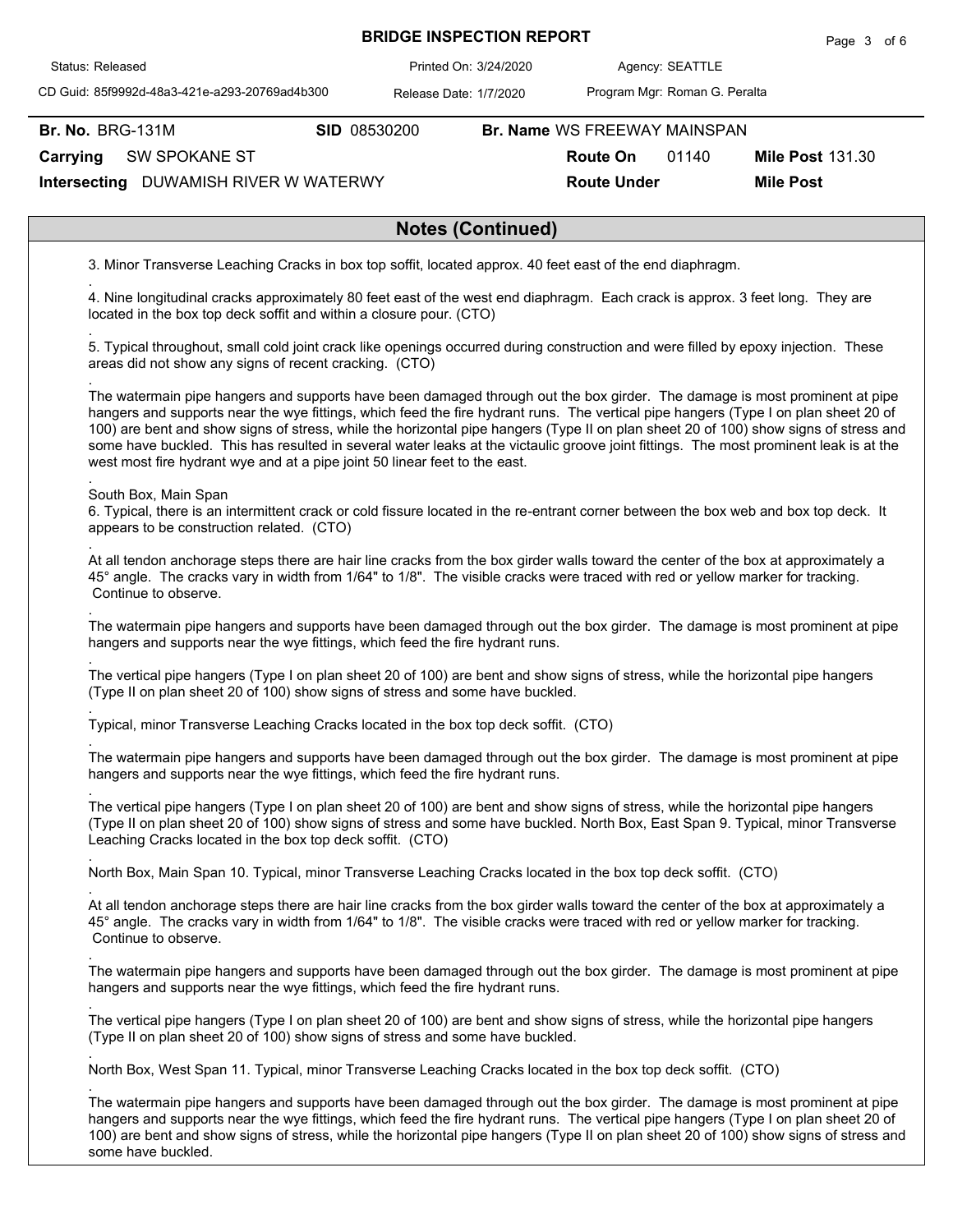|                                                             |                         |                                                                                                                                                       |              | <b>BRIDGE INSPECTION REPORT</b> |                               |                 |       | Page 4 of 6                                                                                                                                                                                                                                                                                                                                                                                                        |
|-------------------------------------------------------------|-------------------------|-------------------------------------------------------------------------------------------------------------------------------------------------------|--------------|---------------------------------|-------------------------------|-----------------|-------|--------------------------------------------------------------------------------------------------------------------------------------------------------------------------------------------------------------------------------------------------------------------------------------------------------------------------------------------------------------------------------------------------------------------|
|                                                             | Status: Released        |                                                                                                                                                       |              | Printed On: 3/24/2020           |                               |                 |       |                                                                                                                                                                                                                                                                                                                                                                                                                    |
|                                                             |                         | CD Guid: 85f9992d-48a3-421e-a293-20769ad4b300                                                                                                         |              | Release Date: 1/7/2020          | Program Mgr: Roman G. Peralta |                 |       |                                                                                                                                                                                                                                                                                                                                                                                                                    |
|                                                             | <b>Br. No. BRG-131M</b> |                                                                                                                                                       | SID 08530200 |                                 | Br. Name WS FREEWAY MAINSPAN  |                 |       |                                                                                                                                                                                                                                                                                                                                                                                                                    |
| Carrying                                                    |                         | SW SPOKANE ST                                                                                                                                         |              |                                 |                               | <b>Route On</b> | 01140 | <b>Mile Post 131.30</b>                                                                                                                                                                                                                                                                                                                                                                                            |
| Intersecting DUWAMISH RIVER W WATERWY<br><b>Route Under</b> |                         |                                                                                                                                                       |              |                                 |                               |                 |       | <b>Mile Post</b>                                                                                                                                                                                                                                                                                                                                                                                                   |
|                                                             |                         |                                                                                                                                                       |              | <b>Notes (Continued)</b>        |                               |                 |       |                                                                                                                                                                                                                                                                                                                                                                                                                    |
| 9                                                           |                         | Underwater Inspection, 7/12/2017, Echelon Engineering. 3 Hrs (on-site) + 2.5 hrs (mob/demob)                                                          |              |                                 |                               |                 |       |                                                                                                                                                                                                                                                                                                                                                                                                                    |
|                                                             |                         | around the piers.                                                                                                                                     |              |                                 |                               |                 |       | Based on the observed conditions, the inspected piers are sound below water. Although very minor localized areas of spalling and<br>velocity abrasion were noted on the concrete surfaces typically submerged, no evidence of any significant spalling, cracking, rust<br>bleeding or other deterioration was identified. No significant general or localized scour patterns were identified within the channel or |
| 12                                                          |                         | <b>Concrete Deck</b>                                                                                                                                  |              |                                 |                               |                 |       |                                                                                                                                                                                                                                                                                                                                                                                                                    |
|                                                             |                         | Exposed aggregate on wearing surface.                                                                                                                 |              |                                 |                               |                 |       |                                                                                                                                                                                                                                                                                                                                                                                                                    |
|                                                             |                         | South box, south face, 150' from bent 15th, cold joint crack. CTO                                                                                     |              |                                 |                               |                 |       |                                                                                                                                                                                                                                                                                                                                                                                                                    |
|                                                             |                         | cracks varies depending upon the box segment being observed but number between zero and eight. Continue to observe.                                   |              |                                 |                               |                 |       | Between Pier 16 and Pier 17 the deck soffit between the box girders has longitudinal cracks with efflorescence. The number of                                                                                                                                                                                                                                                                                      |
|                                                             |                         | Between Pier 16 and Pier 17, on the North soffit, there are two deep scrapes from a high-load hit. Continue to observe.                               |              |                                 |                               |                 |       |                                                                                                                                                                                                                                                                                                                                                                                                                    |
| 105                                                         |                         | Concrete Box Girder                                                                                                                                   |              |                                 |                               |                 |       |                                                                                                                                                                                                                                                                                                                                                                                                                    |
|                                                             |                         | 11/14/19, Interim Inspection of epoxy injected cracks, by MD & AM, 9:30:00 A.M., overcast, 47°F*/-<br><b>Exterior of Box Girder Notes:</b>            |              |                                 |                               |                 |       |                                                                                                                                                                                                                                                                                                                                                                                                                    |
|                                                             |                         | Diagonal cracks typical throughout all boxes. Traced south box cracks in 2017 with red crayon. CTO                                                    |              |                                 |                               |                 |       |                                                                                                                                                                                                                                                                                                                                                                                                                    |
|                                                             |                         | At Pier 15 the lateral restrainers have extruded the PTFE sliding surface. Continue to observe.                                                       |              |                                 |                               |                 |       |                                                                                                                                                                                                                                                                                                                                                                                                                    |
|                                                             |                         | PIER 16 IS AT WATER'S EDGE.                                                                                                                           |              |                                 |                               |                 |       |                                                                                                                                                                                                                                                                                                                                                                                                                    |
|                                                             |                         | West of pier 16 on south box, the bondo has not cracked in 2017. CTO                                                                                  |              |                                 |                               |                 |       |                                                                                                                                                                                                                                                                                                                                                                                                                    |
|                                                             |                         | Bent 16 spall at joint with box and column. CTO.                                                                                                      |              |                                 |                               |                 |       |                                                                                                                                                                                                                                                                                                                                                                                                                    |
|                                                             |                         | top flange of the box. These cracks are typical throughout the box section. See Work Order #182935.                                                   |              |                                 |                               |                 |       | Between Pier 15 &16, between the third and fourth box sections from the West the joint has cracked about 1/16 of one inch. The<br>cracks start about three or four feet from the bottom of the box and run vertically up and bend diagonally about one foot below the                                                                                                                                              |
|                                                             | observe.                | the South box. Similar cracks also appear on the North face of the South box. The cracks measure 0.2 mm wide. Continue to                             |              |                                 |                               |                 |       | Between Pier 15 & 16, on the fourth, fifth, and sixth sections from the West there are diagonal hairline cracks on the South face of                                                                                                                                                                                                                                                                               |
|                                                             |                         | Continue to observe.                                                                                                                                  |              |                                 |                               |                 |       | Between Pier 15 & 16, more severe close to Pier 16, longitudinal and diagonal cracks on the bottom of the box, typical throughout.                                                                                                                                                                                                                                                                                 |
|                                                             |                         | with many cracks. Continue to observe.                                                                                                                |              |                                 |                               |                 |       | Between Pier 16 & 17, about mid-span between the two piers, on the soffit of the North box, there is poorly consolidated concrete                                                                                                                                                                                                                                                                                  |
|                                                             |                         | with exposed rebar. See work order #761097                                                                                                            |              |                                 |                               |                 |       | Between Pier 16 & 17 at the bottom of the edge of the guardrail at south side of east bound bridge, there is about 2' by 1' wide spall                                                                                                                                                                                                                                                                             |
|                                                             |                         | Between Pier 16 & 17, on the North side of the North box, there is minor damage due to a high-load hit. Continue to observe.                          |              |                                 |                               |                 |       |                                                                                                                                                                                                                                                                                                                                                                                                                    |
|                                                             |                         | Between Pier 16 & 17, diagonal hairline cracks on the South face of the South. The number of cracks varies from two to eight.<br>Continue to observe. |              |                                 |                               |                 |       |                                                                                                                                                                                                                                                                                                                                                                                                                    |
|                                                             |                         | are about four feet long. The cracks are between 1/32 and 1/64of an inch wide. See Work Order #182935.                                                |              |                                 |                               |                 |       | Between Pier 16 & 17, the cracks at the joint are limited to the center part of each joint. The cracks are vertical along the joint and                                                                                                                                                                                                                                                                            |

 $\mathsf{L}$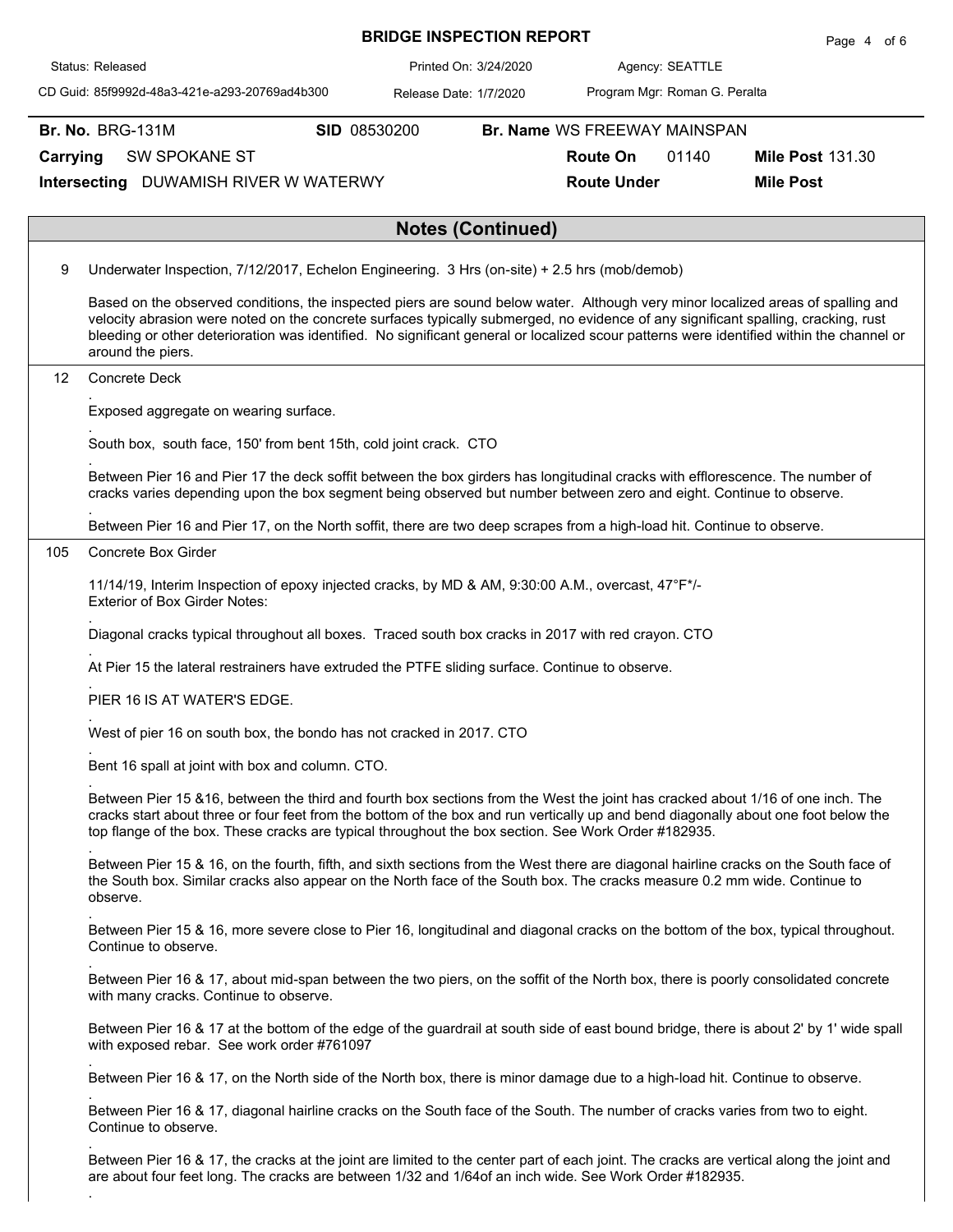|          |                                                                                                                                                                                                            |                                                                                              |              | <b>BRIDGE INSPECTION REPORT</b> |                          |                                                                                                                             |                 | Page 5 of 6                                                                                                                             |  |  |
|----------|------------------------------------------------------------------------------------------------------------------------------------------------------------------------------------------------------------|----------------------------------------------------------------------------------------------|--------------|---------------------------------|--------------------------|-----------------------------------------------------------------------------------------------------------------------------|-----------------|-----------------------------------------------------------------------------------------------------------------------------------------|--|--|
|          | Status: Released                                                                                                                                                                                           |                                                                                              |              |                                 | Printed On: 3/24/2020    |                                                                                                                             | Agency: SEATTLE |                                                                                                                                         |  |  |
|          |                                                                                                                                                                                                            | CD Guid: 85f9992d-48a3-421e-a293-20769ad4b300                                                |              | Release Date: 1/7/2020          |                          | Program Mgr: Roman G. Peralta                                                                                               |                 |                                                                                                                                         |  |  |
|          | <b>Br. No. BRG-131M</b>                                                                                                                                                                                    |                                                                                              | SID 08530200 |                                 |                          | Br. Name WS FREEWAY MAINSPAN                                                                                                |                 |                                                                                                                                         |  |  |
| Carrying |                                                                                                                                                                                                            | <b>SW SPOKANE ST</b>                                                                         |              |                                 |                          | <b>Route On</b>                                                                                                             | 01140           | <b>Mile Post 131.30</b>                                                                                                                 |  |  |
|          |                                                                                                                                                                                                            | Intersecting DUWAMISH RIVER W WATERWY                                                        |              |                                 |                          | <b>Route Under</b>                                                                                                          |                 | <b>Mile Post</b>                                                                                                                        |  |  |
|          |                                                                                                                                                                                                            |                                                                                              |              |                                 | <b>Notes (Continued)</b> |                                                                                                                             |                 |                                                                                                                                         |  |  |
|          |                                                                                                                                                                                                            |                                                                                              |              |                                 |                          | are about four feet long. The cracks are between 1/32 and 1/64of an inch wide. See Work Order #182935.                      |                 | Between Pier 15 & 16, the cracks at the joint are limited to the center part of each joint. The cracks are vertical along the joint and |  |  |
|          | #208983.                                                                                                                                                                                                   |                                                                                              |              |                                 |                          | At the 11th panel West of Pier 17 there are transverse cracks on the bottom of the North and South boxes. See Work Order    |                 |                                                                                                                                         |  |  |
|          |                                                                                                                                                                                                            |                                                                                              |              |                                 |                          |                                                                                                                             |                 | At the 3rd segment West of Pier 17, on the South face of the South box, there is an area of delamination. Continue to observe.          |  |  |
|          | Just West of Pier 17, in the North face of the North box, there is a crack in the box. There was bondo applied on 06/09/98. On<br>08/23/06 it was noted that it has recracked. Continue to observe.        |                                                                                              |              |                                 |                          |                                                                                                                             |                 |                                                                                                                                         |  |  |
|          | Between Pier 17 & 18, there are one or two hairline cracks on the soffit of the box. Continue to observe.                                                                                                  |                                                                                              |              |                                 |                          |                                                                                                                             |                 |                                                                                                                                         |  |  |
|          | Between Pier 17 & 18, at the 9th joint between box sections West from Pier 18, the joint is open about 1/8" at the deck-box<br>interface. The opening is about 2' long and 1/2" deep. Continue to observe. |                                                                                              |              |                                 |                          |                                                                                                                             |                 |                                                                                                                                         |  |  |
|          |                                                                                                                                                                                                            | interface. The opening is about 2' long and 1/2" deep. Continue to observe.                  |              |                                 |                          |                                                                                                                             |                 | Between Pier 17 & 18, at the 10th joint between box sections West from Pier 18, the joint is open about 3/16" at the deck-box           |  |  |
|          |                                                                                                                                                                                                            |                                                                                              |              |                                 |                          | At Pier 18 the lateral restrainers have extruded the PTFE sliding surface. Continue to observe.                             |                 |                                                                                                                                         |  |  |
| 205      | Concrete Column / Pile                                                                                                                                                                                     |                                                                                              |              |                                 |                          |                                                                                                                             |                 |                                                                                                                                         |  |  |
|          |                                                                                                                                                                                                            |                                                                                              |              |                                 |                          |                                                                                                                             |                 |                                                                                                                                         |  |  |
| 234      |                                                                                                                                                                                                            | Concrete Pier Cap / Crossbeam                                                                |              |                                 |                          |                                                                                                                             |                 |                                                                                                                                         |  |  |
|          |                                                                                                                                                                                                            |                                                                                              |              |                                 |                          |                                                                                                                             |                 | At Pier 15, at the Northwest corner at the top of the pier cap there is a spall with exposed rebar, 3" x 3" x 1/2". See WO #6112.       |  |  |
| 314      | Pot Bearing                                                                                                                                                                                                |                                                                                              |              |                                 |                          |                                                                                                                             |                 |                                                                                                                                         |  |  |
|          |                                                                                                                                                                                                            | At Pier 15 The pot bearings for the box girders have oil stains. Continue to observe.        |              |                                 |                          |                                                                                                                             |                 |                                                                                                                                         |  |  |
|          |                                                                                                                                                                                                            | At Pier 18 the South pot bearing for the box girder is leaking oil. Continue to observe.     |              |                                 |                          |                                                                                                                             |                 |                                                                                                                                         |  |  |
| 331      | ConcreteBridge Railing                                                                                                                                                                                     |                                                                                              |              |                                 |                          |                                                                                                                             |                 |                                                                                                                                         |  |  |
|          |                                                                                                                                                                                                            |                                                                                              |              |                                 |                          | On the inside of the North barrier there is corroded rebar due to insufficient cover. This is typical. Continue to observe. |                 |                                                                                                                                         |  |  |
| 414      | Bolt Down Panel - Metal                                                                                                                                                                                    |                                                                                              |              |                                 |                          |                                                                                                                             |                 |                                                                                                                                         |  |  |
|          |                                                                                                                                                                                                            | At Pier 15 water leaks through the joint. The bearing seat area is wet. Continue to observe. |              |                                 |                          |                                                                                                                             |                 |                                                                                                                                         |  |  |
|          |                                                                                                                                                                                                            |                                                                                              |              |                                 | <b>Repairs</b>           |                                                                                                                             |                 |                                                                                                                                         |  |  |

|                  |      | <b>IVANGII</b>                        |              |              |                 |
|------------------|------|---------------------------------------|--------------|--------------|-----------------|
| <b>Repair No</b> | Pr R | <b>Repair Descriptions</b>            | <b>Noted</b> | <b>Maint</b> | <b>Verified</b> |
|                  |      | $($ No repairs for this structure $)$ |              |              |                 |

|                    | <b>Inspections Performed and Resources Required</b> |      |     |            |           |               |                                                                                                                                       |  |  |  |  |  |  |  |
|--------------------|-----------------------------------------------------|------|-----|------------|-----------|---------------|---------------------------------------------------------------------------------------------------------------------------------------|--|--|--|--|--|--|--|
| <b>Report Type</b> | <b>Date</b>                                         | Freq | Hrs | Insp       |           | CertNo Coinsp | <b>Note</b>                                                                                                                           |  |  |  |  |  |  |  |
| Routine            | 5/30/2019                                           | 24   | 1.5 | AМ         | B1169     | - KL          | 05/30/2019 Routine & Special-UBIT Inspection of the Exterior of<br>the box girder from South Edge, AM & KL, 10:00 A.M., Clear,<br>60° |  |  |  |  |  |  |  |
| Underwater         | 7/12/2017                                           | 60   | 3.0 | <b>SDS</b> | G9912 FBV |               | Dive Inspection, 7/12/2017, Echelon Engineering. 3 Hrs (on-<br>$site$ ) + 2.5 hrs (mob/demob)                                         |  |  |  |  |  |  |  |